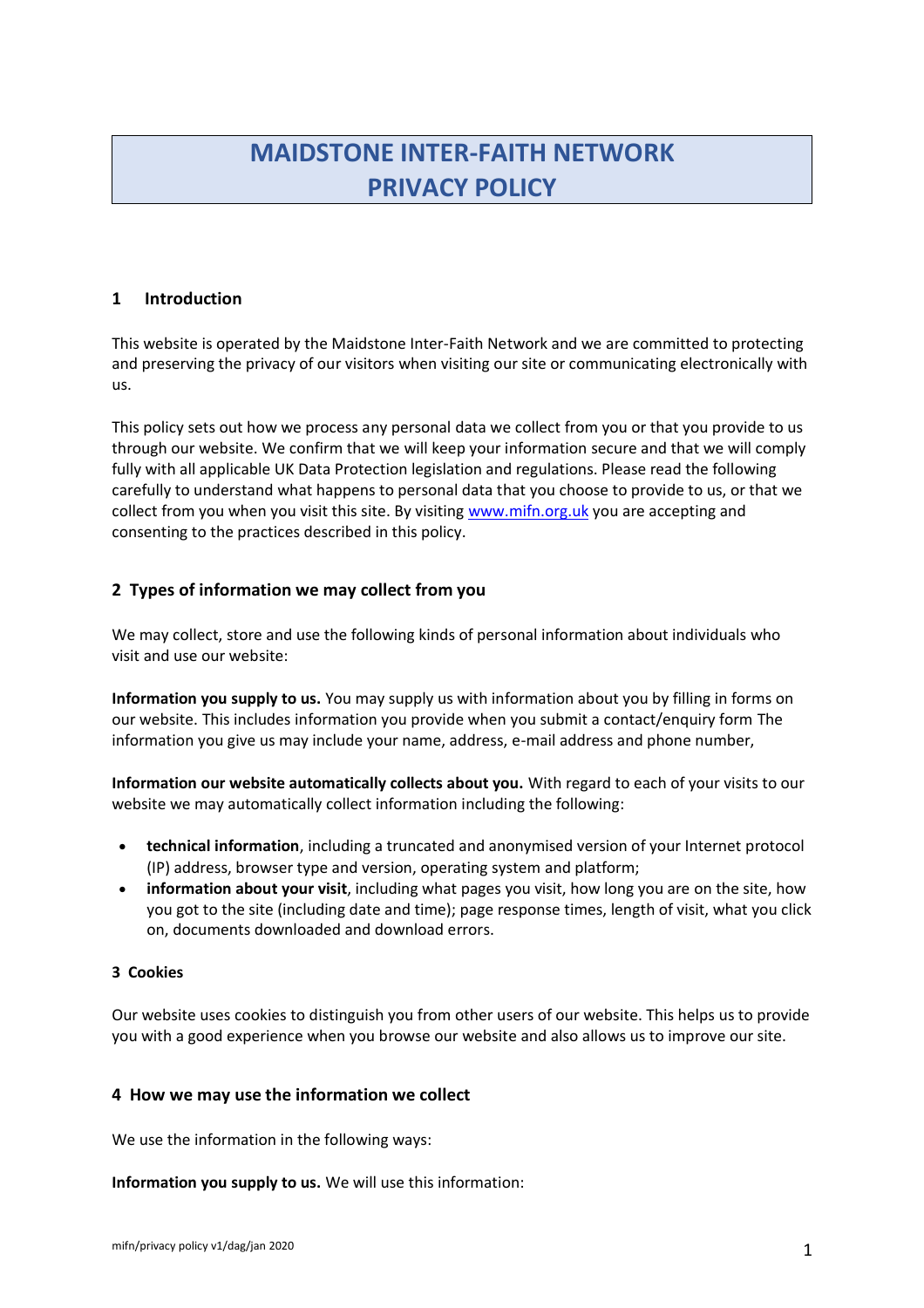• to provide you with information and/or services that you request from us;

**Information we automatically collect about you.** We will use this information:

- to administer our site including troubleshooting and statistical purposes;
- to improve our site to ensure that content is presented in the most effective manner for you and for your computer;
- security and debugging as part of our efforts to keep our site safe and secure.

This information is collected anonymously and is not linked to information that identifies you as an individual. We use Google Analytics to track this information. Find out how Google uses your data at [https://support.google.com/analytics/answer/60042245.](https://support.google.com/analytics/answer/60042245)

## **5 Disclosure of your information**

Any information you provide to us will either be emailed directly to us or may be stored on a secure server. We use a trusted third party website and hosting provider (Wix) to facilitate the running and management of this website. Wix meet high data protection and security standards and are bound by contract to keep any information they process on our behalf confidential. Any data that may be collected through this website that Wix process, is kept secure and only processed in the manner we instruct them to. Wix cannot access, provide, rectify or delete any data that they store on our behalf without permission.

We do not rent, sell or share personal information about you with other people or non-affiliated companies. We will use all reasonable efforts to ensure that your personal data is not disclosed to regional/national institutions and authorities, unless required by law or other regulations.

Unfortunately, the transmission of information via the internet is not completely secure. Although we will do our best to protect your personal data, we cannot guarantee the security of your data transmitted to our site; any transmission is at your own risk. Once we have received your information, we will use strict procedures and security features to try to prevent unauthorised access.

## **6 Third party links**

Our site may, from time to time, contain links to and from the third party websites. If you follow a link to any of these websites, please note that these websites have their own privacy policies and that we do not accept any responsibility or liability for these policies. Please check these policies before you submit any personal data to these websites.

## **7 Your rights – access to your personal data**

You have the right to ensure that your personal data is being processed lawfully ("Subject Access Right"). Your subject access right can be exercised in accordance with data protection laws and regulations. Any subject access request must be made in writing by email to [david.grant9999@gmail.com.](mailto:david.grant9999@gmail.com) We will provide your personal data to you within the statutory time frames. To enable us to trace any of your personal data that we may be holding, we may need to